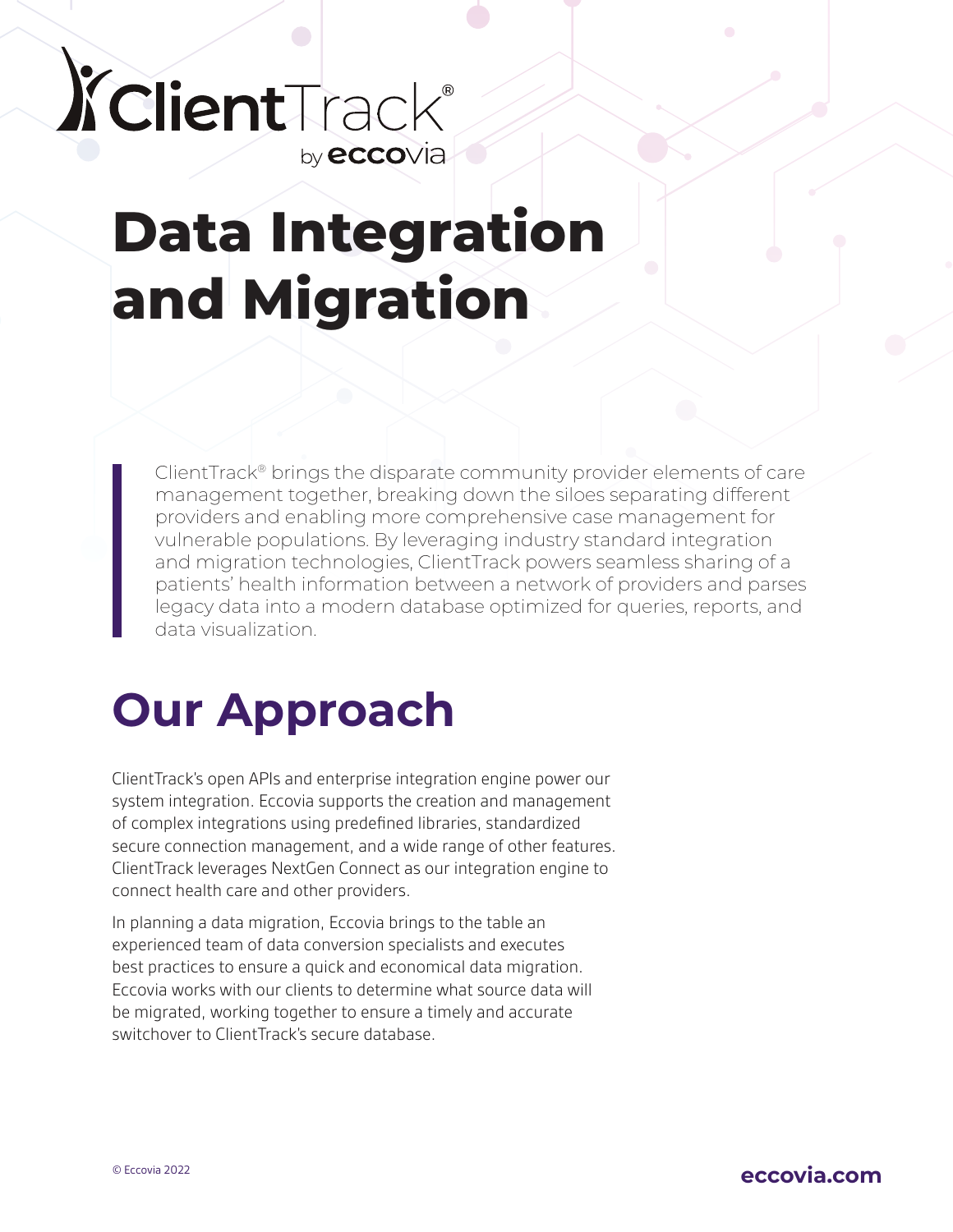## **Integration**

Our integration engine is platform-agnostic, so Eccovia can bring together a wide variety of different software applications, helping our clients integrate with organizations like hospitals, law enforcement, the criminal justice system, education systems, mental and behavioral health, and many more.

Once integrations are deployed, ClientTrack's integration engine supports ongoing monitoring for quick message statistics, in addition to ongoing active connection status. Errors can be quickly identified, assessed, corrected, and reprocessed. Eccovia's integration team can also set up and configure email alerts so that our clients can quickly be made aware of any issues that might arise.

# **Migration**

Eccovia begins any data conversion with our Discovery process to define the scope and scale of the migration. We work with your team to identify goals and objectives. We outline priorities, risks, dependencies, key milestones, and major tasks and activities, all to make sure that the data migration is completed on time and on budget.

We perform HMIS data migration in stages, following the priorities and other requirements identified in the Discovery process. After critical elements contained in the HMIS CSV export have been migrated, other non-HMIS but essential data elements will be migrated. Non-critical data can be archived for reference. The pattern for HMIS migrations is generally as follows:

- **Data elements critical to reporting.** This should include data that would support all reporting and would most commonly be associated with the HUD-compliant HMIS csv export(s).
- **Data elements critical to compliance.** This would be the information that is not reported directly to HUD but would be reported to any City, County, State, or CoC lead agencies.

### Data migration strategy considerations

#### **How far back should the data be?** From a

compliance and reporting perspective, the data set should be limited. Client and supplemental demographic data should be retained to ensure the client story is complete. Retaining all data elements without reporting or a data presentation layer will impact the overall database size.

#### **What is your current data consent/security**

**model?** Early in the implementation process, Eccovia will review your current consent model and create the new security model based your feedback.

#### **During the contracting**

**phase,** Eccovia will work with you to do an initial review of your current data source and security model. This will help frame the scope of work to be defined for the key data.

### © Eccovia 2022 **eccovia.com**